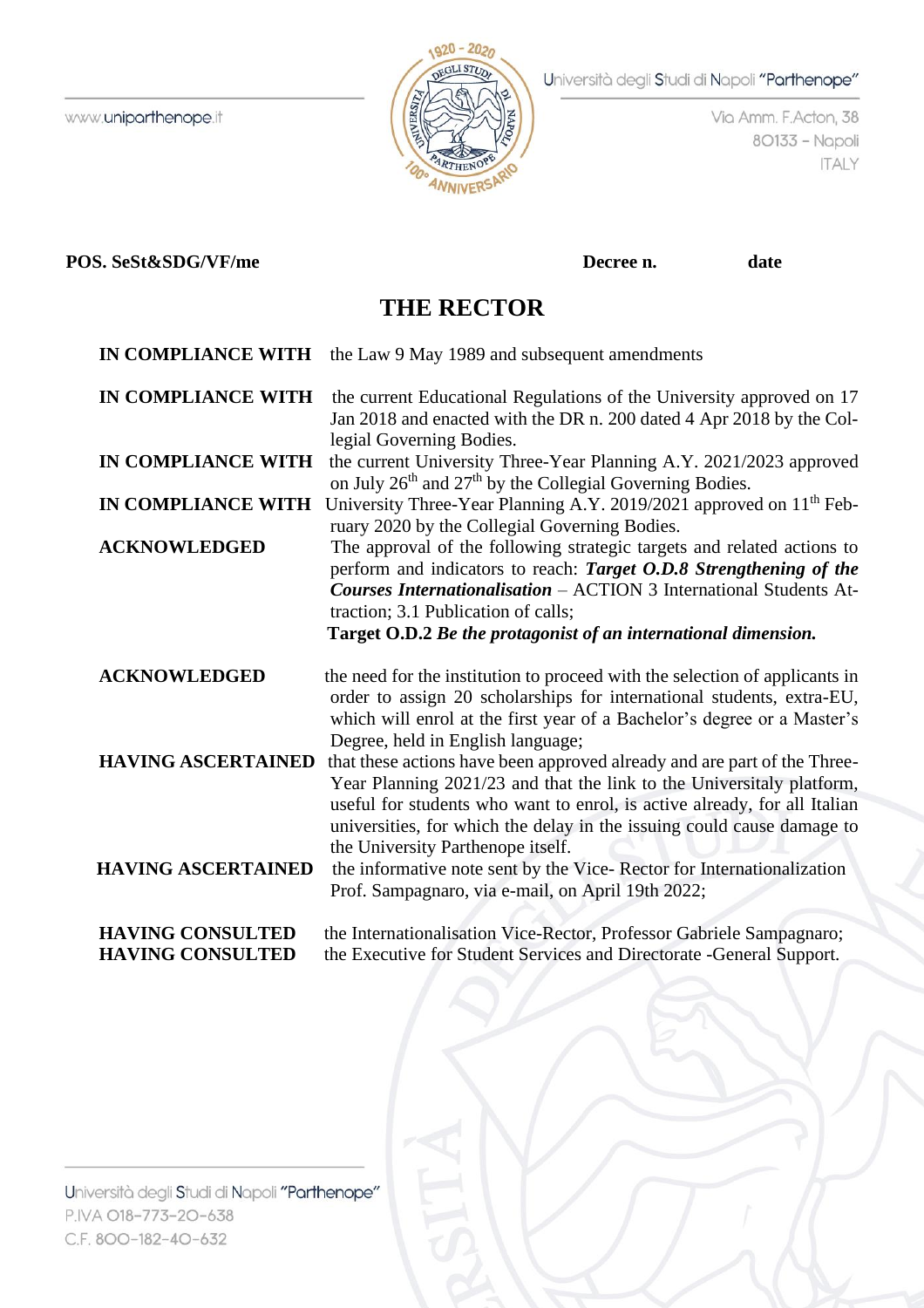www.uniparthenope.it



Università degli Studi di Napoli "Parthenope"

Via Amm. F. Acton, 38 80133 - Napoli **ITALY** 

# **DECREES**

Is released the following

## **CALL FOR APPLICATIONS TO OFFER 20 EXTRAORDINARY STUDY GRANTS FUNDS TO INTERNATIONAL STUDENTS HAVING NON-EU CITIZENSHIP, NON-RESIDENT IN ITALY WHICH WILL ENROL AT UNIVERSITY OF NAPLES "PARTHENOPE" IN THE FIRST YEAR OF THE FOLLOWING BA AND MA COURSES TAUGHT IN ENGLISH IN THE A.Y. 2022/2023**

## **Definitions**

Pursuant to this call, the following terms shall be understood as indicated:

- *University*: The University of Naples "Parthenope"
- *academic qualifications*: Bachelor's degree, Master's degree, PhD.
- *student*: a person enrolled in a study programme at the university.
- *credits*: the university credits provided for by Ministerial Decrees no. 509/1999 and no. 270/2004.
- *eligible*: students who meet the income and merit requirements for admission to the scholarship assignment rankings.
- *beneficiary*: student who is awarded the scholarship.

## **Art. 1 Subject, amount, and duration**

The competition calls for the assignment of 20 university scholarships, international mobility grants and Bachelor and master's degree prizes is open to students who will enrol in a bachelor or master's degree program held in English, as defined below at the University of Naples "Parthenope" A.Y. 2022/2023.

All students who have non-EU citizenship are considered *international*, including Italian citizens with citizenship in a non-EU country, and who have obtained the qualification valid for access to a Bachelor or Master's degree course in Italy.

Students of any nationality are qualified as *international*, if the titles required for admission to the chosen BA/MA programs were obtained outside the Italian education system.

By "matriculation", it is meant the first enrolment at the first year of a study course. Enrolments in the following years,changes among courses and transfers to other universities, are not intended as matriculations.

University of Naples "Parthenope" grants twenty (20) scholarships, each one amounting to  $\epsilon$  2000,00 before taxes and any other duties or fees applicable according to Italian laws. The Scholarship is granted for one

Università degli Studi di Napoli "Parthenope" P.IVA 018-773-20-638 C.F. 800-182-40-632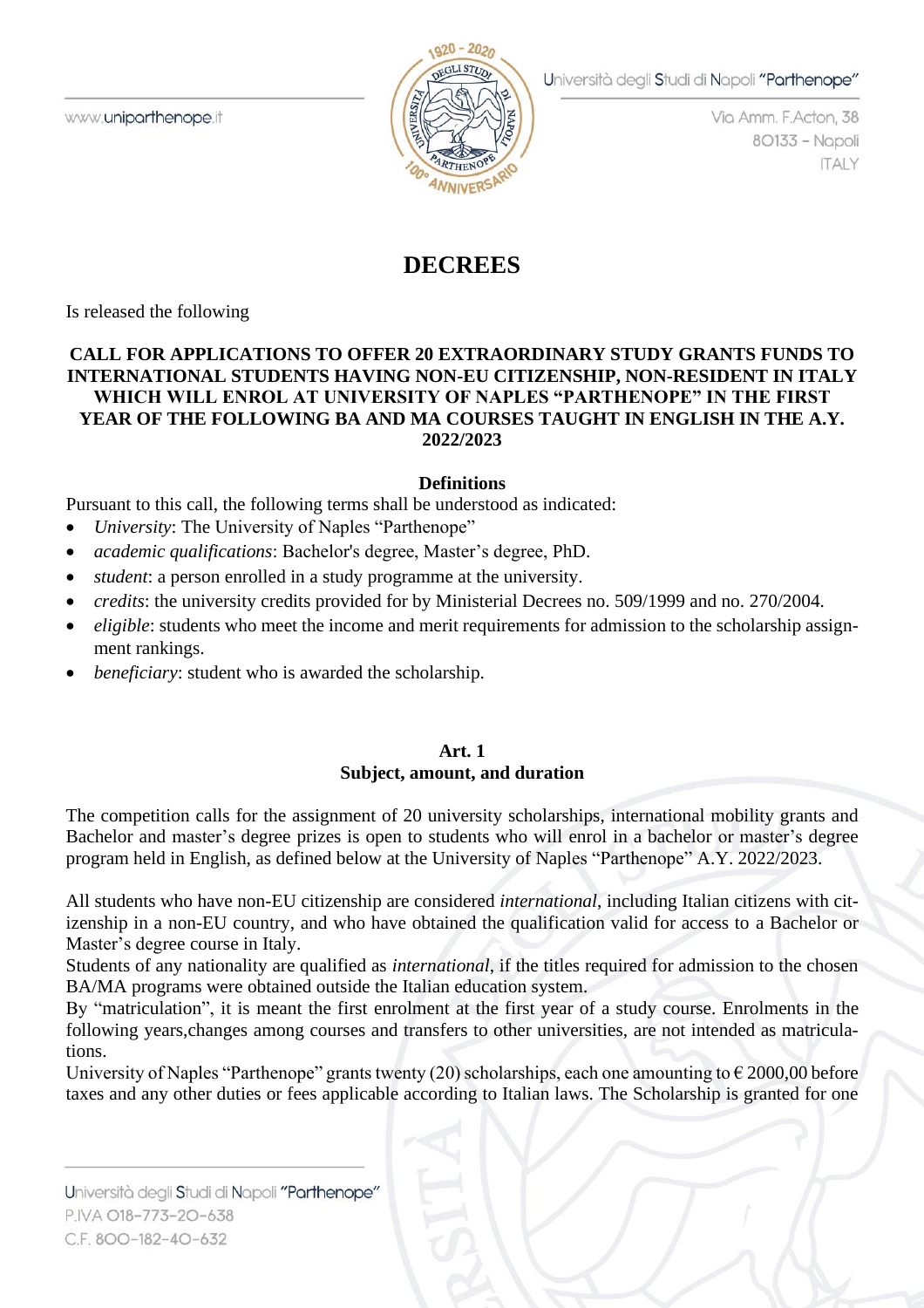

Via Amm. F. Acton, 38 80133 - Napoli **ITALY** 

(1) academic year and will be paid in one single payment. Beneficiaries will be exempted from the payment of the tuition fees for the academic year 2022/2023, except for the regional and the stamp duty. The 20 scholarships are related to the Bachelor's and Master's Degrees Programs reported in Table A (4 scholarships for each program).

| TABLE A                                      |              |                     |  |  |
|----------------------------------------------|--------------|---------------------|--|--|
| <b>MASTER'S DEGREE PROGRAM</b>               | <b>CLASS</b> | <b>NUMBER OF</b>    |  |  |
|                                              |              | <b>SCHOLARSHIPS</b> |  |  |
| <b>Applied Computer Science</b>              | $LM-18$      |                     |  |  |
| Fashion, Arts and Food Management            | LM-77        |                     |  |  |
| <b>Management Engineering</b>                | $LM-31$      |                     |  |  |
| Marketing and International Management       | LM-77        |                     |  |  |
| Bachelor's Degree in Business Administration | L-18         |                     |  |  |

#### **Art.2 Requirements**

# To be included in the ranking , applicants for scholarship must:

- hold a citizenship in a non-EU country;
- not be resident in Italy;
- have obtained a foreign academic qualification equivalent in level, type, content, and academic rights (access to further courses), to the Italian academic qualification required for access to the chosen study programme;
- have never been enrolled in Bachelor's, Master's, or single-cycle degree courses at University of Naples "Parthenope" previously;
- have an adequate knowledge of the English language;
- have curricular requirements and adequate personal preparation;
- have pre-enrolled at the University through the *Universitaly* website and must have obtained a letter of admission for enrollment from the Student Secretariat;

At any time, and by adopting a reasoned provision, the University "Parthenope" can exclude applications from candidates who do not meet the requirements of the call.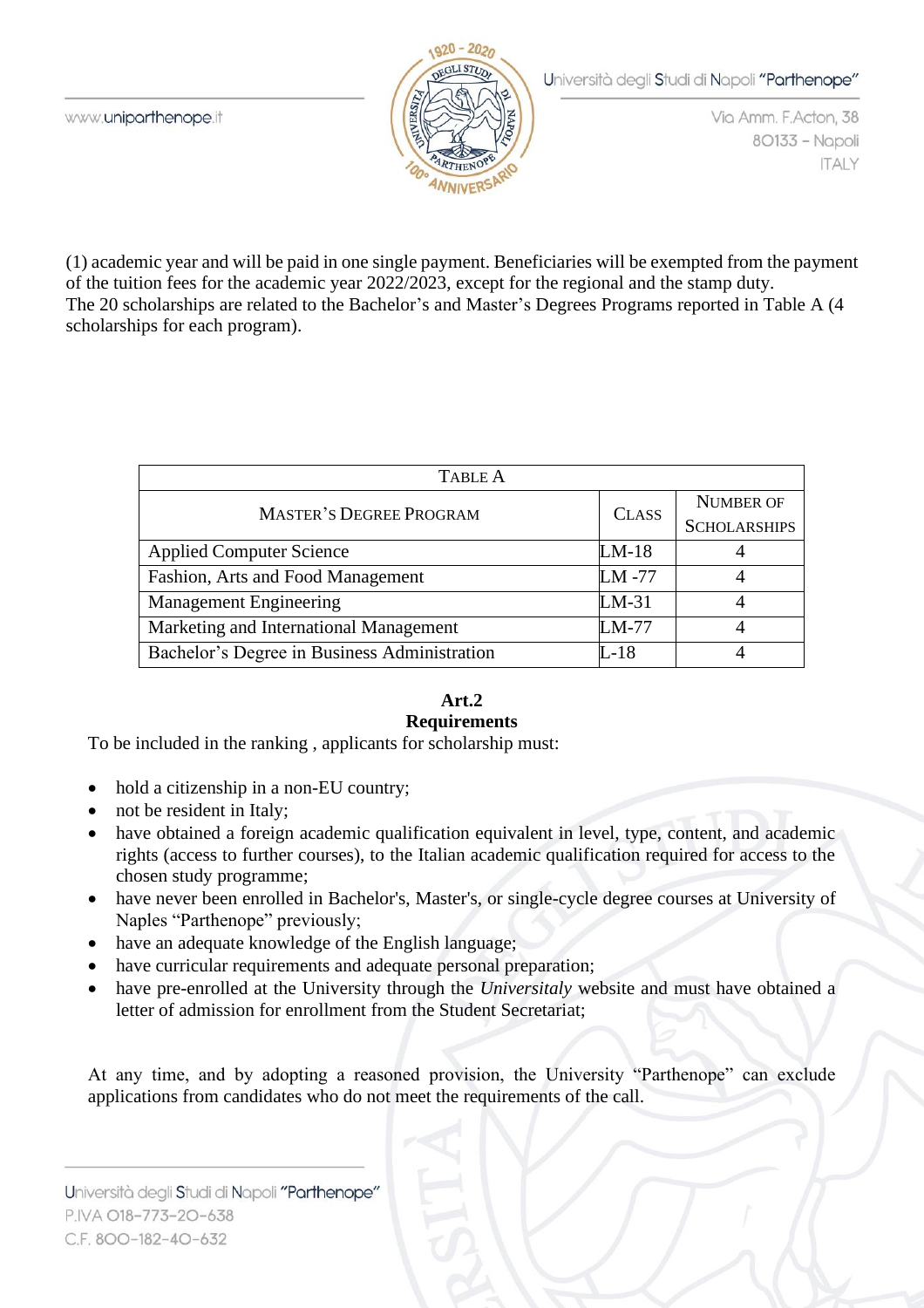

Via Amm. F. Acton, 38 80133 - Napoli **ITALY** 

## **Art.3 Application**

Application instructions can be found on [https://international.uniparthenope.it/tuition-fees-and](https://international.uniparthenope.it/tuition-fees-and-%20scolarships/)[scolarships/.](https://international.uniparthenope.it/tuition-fees-and-%20scolarships/)

The deadline for the application is July  $7<sup>th</sup>$  2022 at midnight (CET). Candidates are strongly recommended to prepare the required documents in advance.

To complete the application, candidates must upload the following documents:

- 1. Copy of passport (only pages relating to personal data);
- 2. Copy of the degree title or certificate of enrollment certifying the expected graduation date (if the document is not in English, an official translation in Italian or English is required)
- 3. Certificate of the study plan showing the list of exams taken, grades, range of minimum and maximum grades, possibly GPA (if the document is not in English, an official translation in Italian or English is required).
- 4. Curriculum vitae in English drawn up according to the European format [https://europass.cedefop.europa.eu/documents/curriculum-vitae;](https://europa.eu/europass/en/create-europass-cv)
- 5. Certificate of knowledge of the English language;
- 6. Statement of Purpose (in English), in which the candidate argues and justifies his/her enrolment at University of Naples Parthenope (max 1500 words);
- 7. Any other document that the candidate considers useful for the assessment, including the Declaration of Value or certificate of comparability of the qualification, Masters, *Summer Courses*, Workshops, work experiences, etc .;
- 8. Letter of admission (Lettera di idoneità alla immatricolazione) issued by the University of Naples "Parthenope".

Candidates are also required to register and authenticate themselves on the ESSE3 platform by creating an account through the following link:

[https://uniparthenope.esse3.cineca.it/AddressBook/ABStartProcessoRegAction.do;jsessionid=D8C](https://uniparthenope.esse3.cineca.it/AddressBook/ABStartProcessoRegAction.do;jsessionid=D8C%20B44EC4C32BA4340814A7630C892F2%20.esse3-uniparthenope-prod-04?%20cod_lingua%20=%20eng)  [B44EC4C32BA4340814A7630C892F2 .esse3-uniparthenope-prod-04? cod\\_lingua = eng](https://uniparthenope.esse3.cineca.it/AddressBook/ABStartProcessoRegAction.do;jsessionid=D8C%20B44EC4C32BA4340814A7630C892F2%20.esse3-uniparthenope-prod-04?%20cod_lingua%20=%20eng)

## **Art.4 Selection Criteria**

1. A special Admission Committee will be nominated by the Rector. The Committee will certify the regularity of the applications and will evaluate curricular requirements and personal preparation of the suitable candidates only.

Università degli Studi di Napoli "Parthenope" P.IVA 018-773-20-638 C.F. 800-182-40-632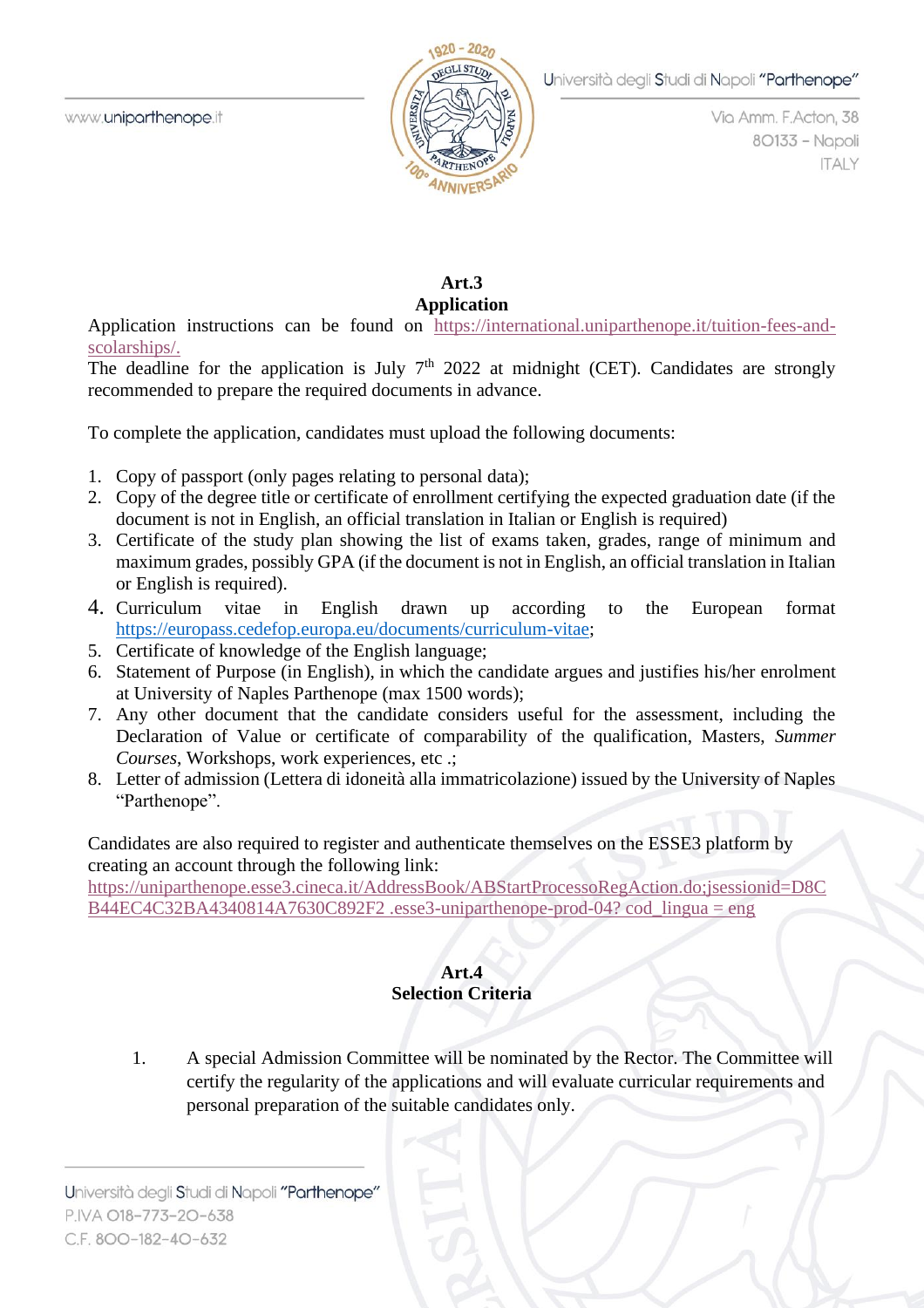

Via Amm. F. Acton, 38 80133 - Napoli **ITALY** 

- 2. To each applicant, the Committee will give a score for a maximum of 100 points assigned based on the criteria outlined in the table below (TABLE B)
- 3. The Committee draws up a ranking of possible beneficiaries for each course.
- 4. Applicants will be considered as eligible if their score will be equal to or higher than 30/100.
- 5. In the case of parity, the younger candidate will prevail over the older.
- 6. In case the number of allotments will be lower than that number of available scholarships, by compensation, additional scholarship could be assigned to the study course which will have more eligible beneficiaries than the scholarships assigned originally
- 7. Once the assessment step will have been completed, the Committee will transfer the results to the office in charge for the publication on the website [international.unipar](https://international.uniparthenope.it/)[thenope.it.](https://international.uniparthenope.it/)

| <b>TABLE B</b>                                                                                                                                              |        |              |  |
|-------------------------------------------------------------------------------------------------------------------------------------------------------------|--------|--------------|--|
| <b>PARAMETERS</b>                                                                                                                                           |        | <b>SCORE</b> |  |
|                                                                                                                                                             |        | <b>MAX</b>   |  |
| Curriculum studiorum; marks, GPA, postgraduate courses, international<br>mobility, work experiences and other relevant extra-academic activities.           |        | 50           |  |
| Relevance between the study programme and the previous educational path                                                                                     |        | 20           |  |
| Cover letter: clarity of exposition, motivation, general/specific characteris-<br>tics of the study plan, ability to write in English language, uniqueness. |        | 30           |  |
| <b>Total Score</b>                                                                                                                                          | $\cup$ |              |  |

## **Art.5 Incompatibility**

The students who benefit or have already benefited from another scholarship provided by the Ministry of Foreign Affairs and International Cooperation (MAECI) will not be eligible for the call.

# **Art.6**

# **Acceptance of the scholarship**

Each beneficiary will receive a communication in the same e-mail box indicated during the submission of the request.

In order to accept the scholarship, beneficiaries must reply to the e-mail to the scholarships.international@uniparthenope.it, within 10 days from the date of notification of the granting of the scholarship, under penalty of exclusion.

Università degli Studi di Napoli "Parthenope" P.IVA O18-773-20-638 C.F. 800-182-40-632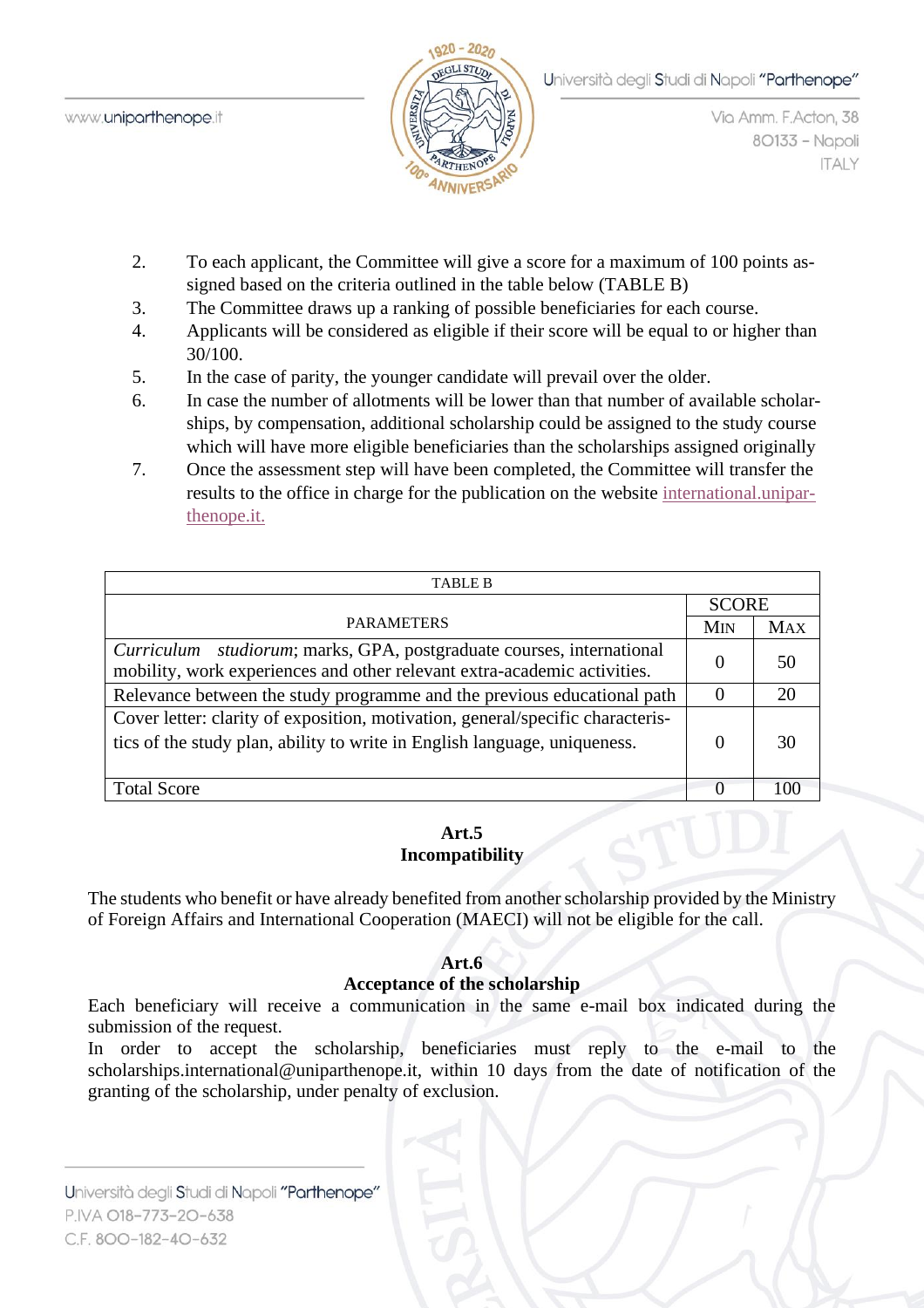

Via Amm. F. Acton, 38 80133 - Napoli **ITALY** 

The scholarship will be paid only if the successful candidate is admitted to the Degree Course and has fully completed the enrollment within the terms allowed for the Academic Year 2022/23.

#### **Art.7 Loss and revocation**

Foreign students who need an entry visa for Italy must also obtain this entry visa and, after arriving in Italy, apply for a residence permit for study purposes. The scholarship will be revoked whether the entry Visa request will be rejected or if beneficiaries do not submit a request for a residence permit

The right to the scholarship is lost if:

- The student incurs disciplinary sanctions higher than written censorship, for infractions committed against the University;
- The student withdraws from studies or transfers to another university during the academic year 2022/2023.
- The University verifies the untruthfulness of the data declared by the student

#### **Art.8 Payment and Scholarships Maintenance Requirements**

Students who resulted as "eligible" will have to communicate their bank account details to Student Secretariat , in order to enable the refund of the university tuition fees, as well as the payment of the balance of the scholarship for the admissible students who resulted BENEFICIARY.

The scholarships will be disbursed in 1 installment by bank transfer to a bank account, or prepaid card, with an Italian IBAN in the name or joint name of the beneficiary student only if the payment status of each student will be regular.

The installment, of 2000 euros, will be paid within June 2023

The ranking is published in the University Notice Board [https://international.uniparthenope.it/tuition](https://international.uniparthenope.it/tuition-fees-and-scolarships/)[fees-and-scolarships](https://international.uniparthenope.it/tuition-fees-and-scolarships/)

Università degli Studi di Napoli "Parthenope" P.IVA O18-773-20-638 C.F. 800-182-40-632